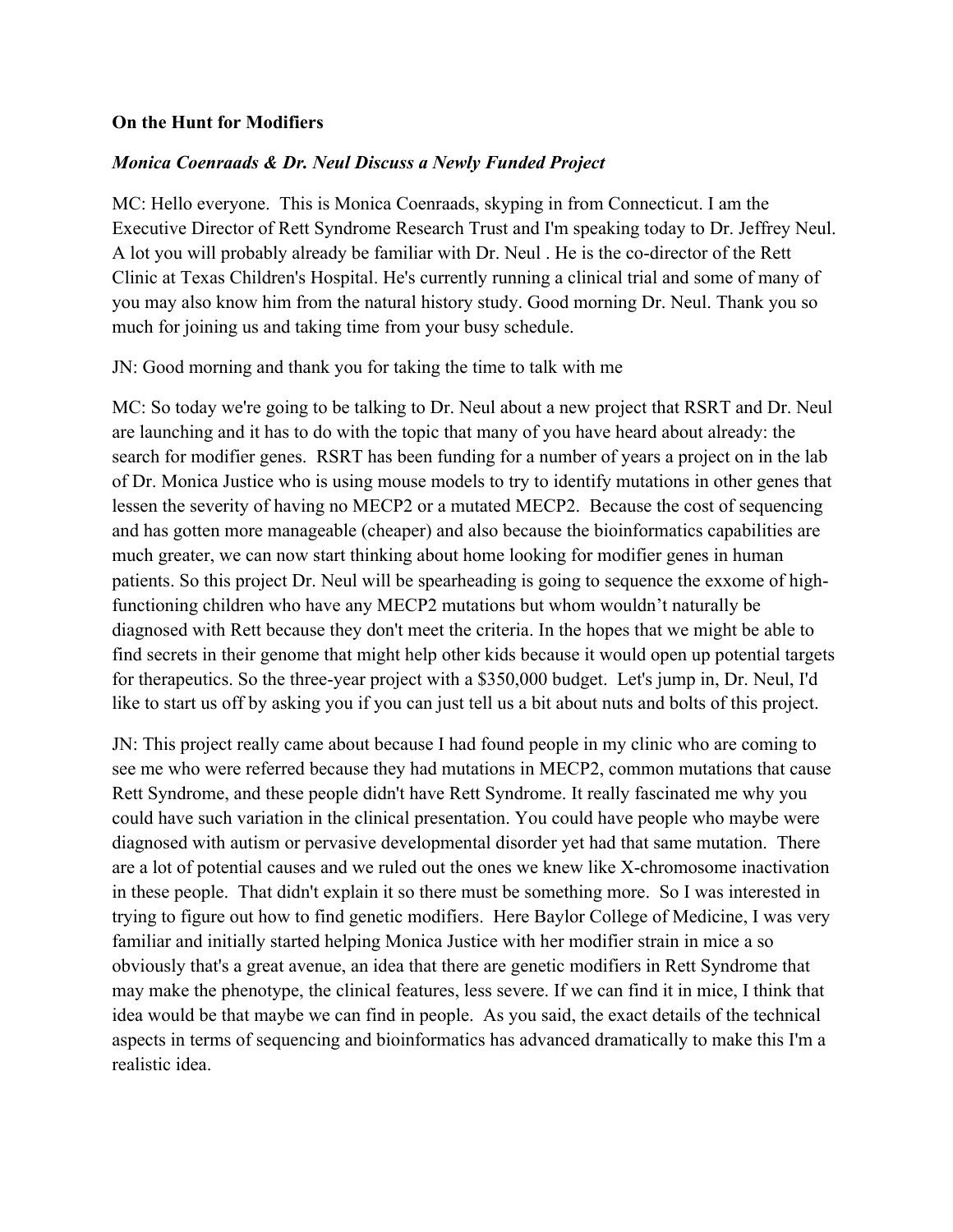So the nuts and bolts of it is that we are through the natural history study, which has been an ongoing project funded by the NIH and IRSF, we've accumulated a very large amount of clinical data on people with Rett Syndrome and so we looked at that and said we can take people who are clinically very severe or very mild, so they are at the ends of the distribution of severity, and try to use those as the subjects to sequence all the genes in their body. Now the issue that we have, and one of the big challenges moving forward, is that although that [the Natural History Study] has been a great resource to get a number people to do this study, we still want to capture more people. From the Natural History Study, we can probably identify about a hundred people total on the two ends, fifty people who are more severe and fifty people who are milder, who have typical disease-causing mutations but we know that there are a number of other people out there who had mutations who are so mild maybe they even have been recognized as Rett. So one of our big challenges is to tap into those groups of people and recruit then to do this study that I am describing now.

MC: So can you tell us since were able to also go outside Natural History Study and tap into other kids, I think it is going to be really important to figure out what are the criteria that we're going to be looking at, what symptoms are you looking at? So can you tell us a little bit about the type of individual that we're trying to find so that if someone watching says this says hey, that that sounds like my child? What are we looking for?

JN: It's a great question and a challenging one because we only have very broad strokes of what kind of things would look for. What I would say is that we want to find anybody who has a mutation MECP2, especially people who have a mutation in MECP2 who do not meet the clinical features of typical Rett Syndrome. There are a handful of these people and I think they're hard to identify because we had yet to identify real distinctive characteristics. Of the people that I do know of, they have a variety of social interaction abnormalities, some learning problems, and the degree of severity can be variable. We had some we had one child who really was very rather high functioning, had some obsessive-compulsive and attention issues, but actually had a relatively normal IQ. Whereas some of the other children had pretty severe autistic features and they spoke but only in very short sentences, but didn't have any hand problems. So I think we have to cast a broad net and it's hard for me to tell exactly clinically. The one thing I will say is that more and more girls who don't have the clinical features of Rett Syndrome for are getting tested for MECP2 mutations. So we're identifying more these people. So if those people ever show up, we would love to hear from them and try to enroll in this study.

MC: These might be kids who have language even though it's not at age level but who have language, who motorically, are in pretty good shape, who walk and run, who can climb the stairs, who have some hand function.

## JN: All those things definitely

MC: Let's be broad and give you an opportunity to assess them and rule them in or rule them out.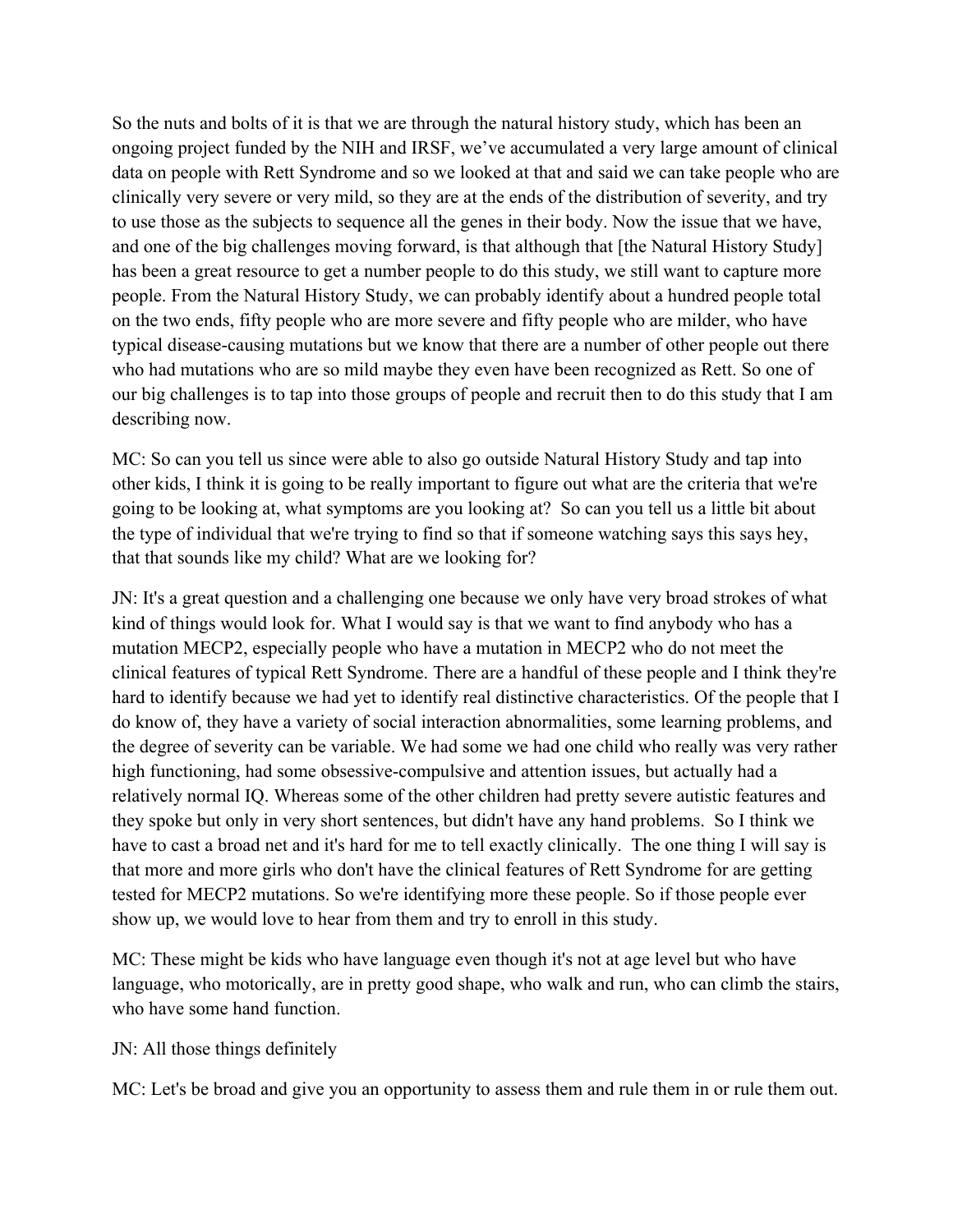JN: Yes.

MC: If I and others, through things like social media, get the word out and if parent says this could be my daughter what do they do? What should they do?

JN: A very easy thing to do is contact RSTR and I know that RSRT will definitely put them in touch with me. They can also directly call the Bluebird Clinic at Texas Childrens Hospital (the number is 832 822 7388).

MC: And ask to speak to you?

JN: Yes, they can leave their information. If they can't get in touch with me [directly], the office will get in touch, and I will get back to them.

MC: As you suggested, they can also contact me at RSRT and I can start to put some preliminary information together and pass it on to you. Do you think that you will have to see these kids in person or do you think with Skype and videos and talking to the parents you'll be able to get a clinical picture?

JN: I would love to see people in person but I understand the challenges of traveling and so I think we can try and work out things that can be done by phone calls, Skype, exchanging medical information and I think I can make a pretty decent assessments if they're not meeting the situation for Rett Syndrome.

MC: One of the aspects of this project that I found attractive is that all of the sequencing data and all of the phenotypic data will be deposited in a database, the national database for Autism research which is an NIH funded program, and will be available to the scientific community. I think is really valuable to share this information. Can you speak to that a little bit and also addressed what safeguards are put in place to protect the genetic information of individuals?

JN: Sharing genetic information amongst researchers is really critical because any one individual may not be able to really understand everything in genetics and I think that it's become the standard practice that genetic information is deposited into databases for other researchers to tap into, and for them may be explore it in ways that the primary search didn't think of in the first place. Now this does raise certain safety issues of privacy and concerns like that, but I'm we try and the NIH has devised a variety of methods to try to prohibit people using this information in ways that they shouldn't. This means using it in for discriminatory practices or denying insurance, and so really there are no names associated with any of the information that's placed there and although it's "a public databases", it's actually not just broadly available. You have to be approved researcher to be able to access the data and so there's a standardized process to go through to establish that you are really somebody who has a legitimate scientific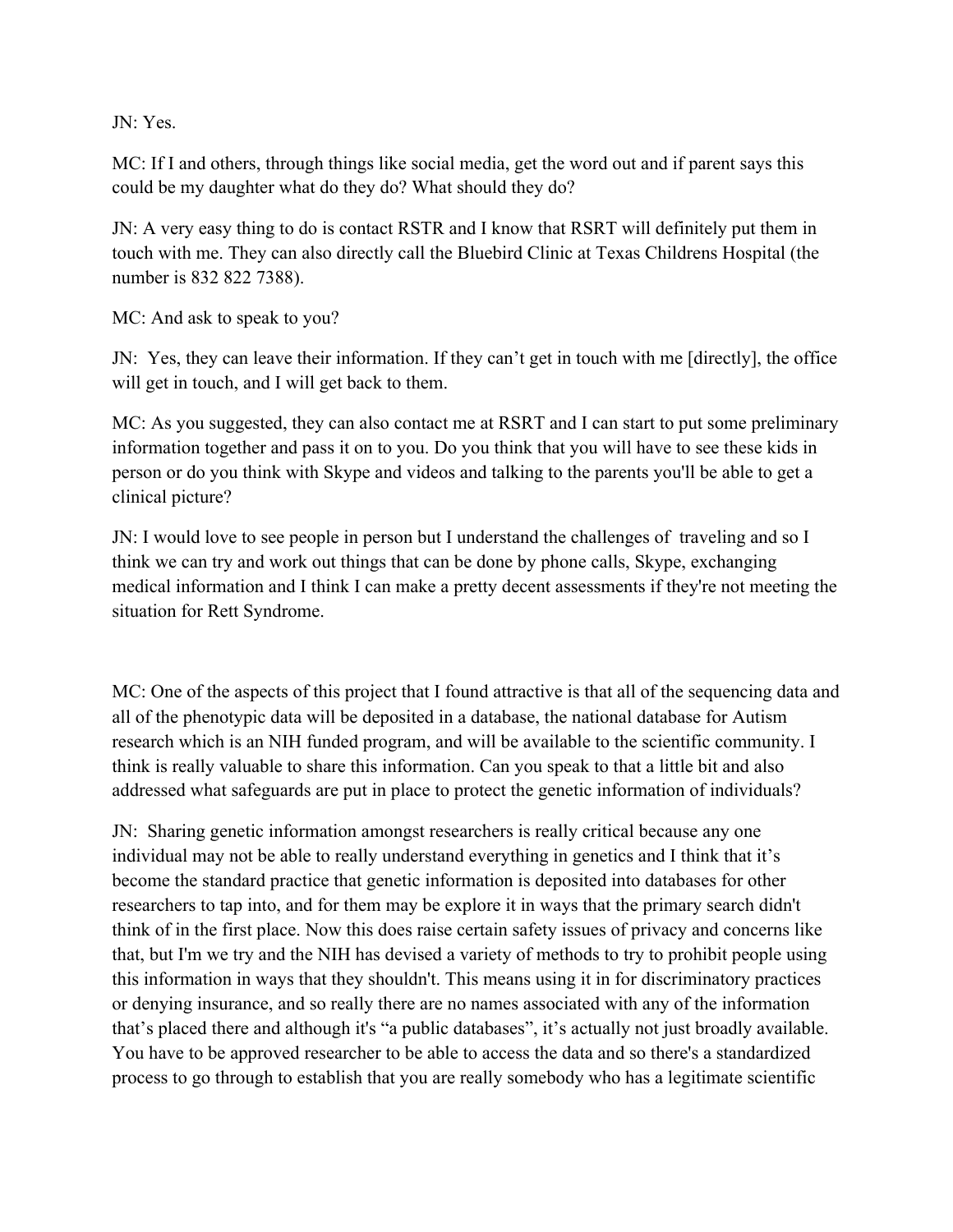reason to look at the data. So there's no names, and the access is really restricted to legitimate scientific purposes.

MC: Now the concept of modifiers certainly is not unique to Rett Syndrome. This is a wellknown genetic scenario that that happens probably in every disease, right? It helps to explain why some people are more severe/less severe, why they might do well with a certain drugs are not do well with another, why some people are susceptible to disease and not. So I just wanted to make that point.

JN: Yes, it's absolutely true. People have known for a while some of the things like certain susceptibility to bad side effects of drugs, certain genetic changes can predict if you're going to react badly to a drug, so that is really the beginning that this concept that we call personalized medicine where some people have genetic risks that are unique to themselves. Then you can look at their genetic composition and help guide their therapies. So in that situation, you can help decide if someone can be on a drug or not. More recently people have been pushing this idea of a modifier and really probably the best example was in cystic fibrosis where they were able to identify changes in gene that determine how likely it was that someone was going to get another infection, a bacterial infection. It really gave insight into the disease process that people didn't realize. It really will probably both help initially, it would help if you look at their genes and could say you're more at risk for getting this bacterial infection so we may need to change our therapies, but it also hopefully will provide insight into the pathology so you can modify the treatments for everyone to prevent these things. That's really where we wanted see a project like this go. What we hope is that we'll be able to find genetic modifiers of Rett Syndrome and not so we could predict if someone might be more severe or less severe, but really if we could find genetic changes that are protective, if we could understand what those genetic change are doing to the function of these proteins, then we might be able to mimic this with drugs and that's really where we want to go with this kind of project. We want to find things that will give us an insight to develop new therapies.

MC: When the proposal went to the peer review process, the reviewers were not shy about saying this is a rather high-risk proposal. In terms a building a resource for the scientific community, that's not high risk. This is going to be a database that hopefully will grow over time and will be a rich resource of information. Now whether will actually be able to identify modifiers is the risky piece. But I think that's where foundations like ours should fund riskier projects that might not be funded through more traditional agencies. Also, it's the kind of thing that we won't know until we do it.

JN: Absolutely, and I think you really hit the nail on the head there. You know, the NIH, by its very nature, is extraordinarily conservative and it really takes a foundation to say look we want to take a chance because we think this has a high reward and we're going to put some money in because hopefully that parlays into, like you said, a broader project that once you establish that it's working, you can seek outside funding. I think that this is a great way to parlay into larger